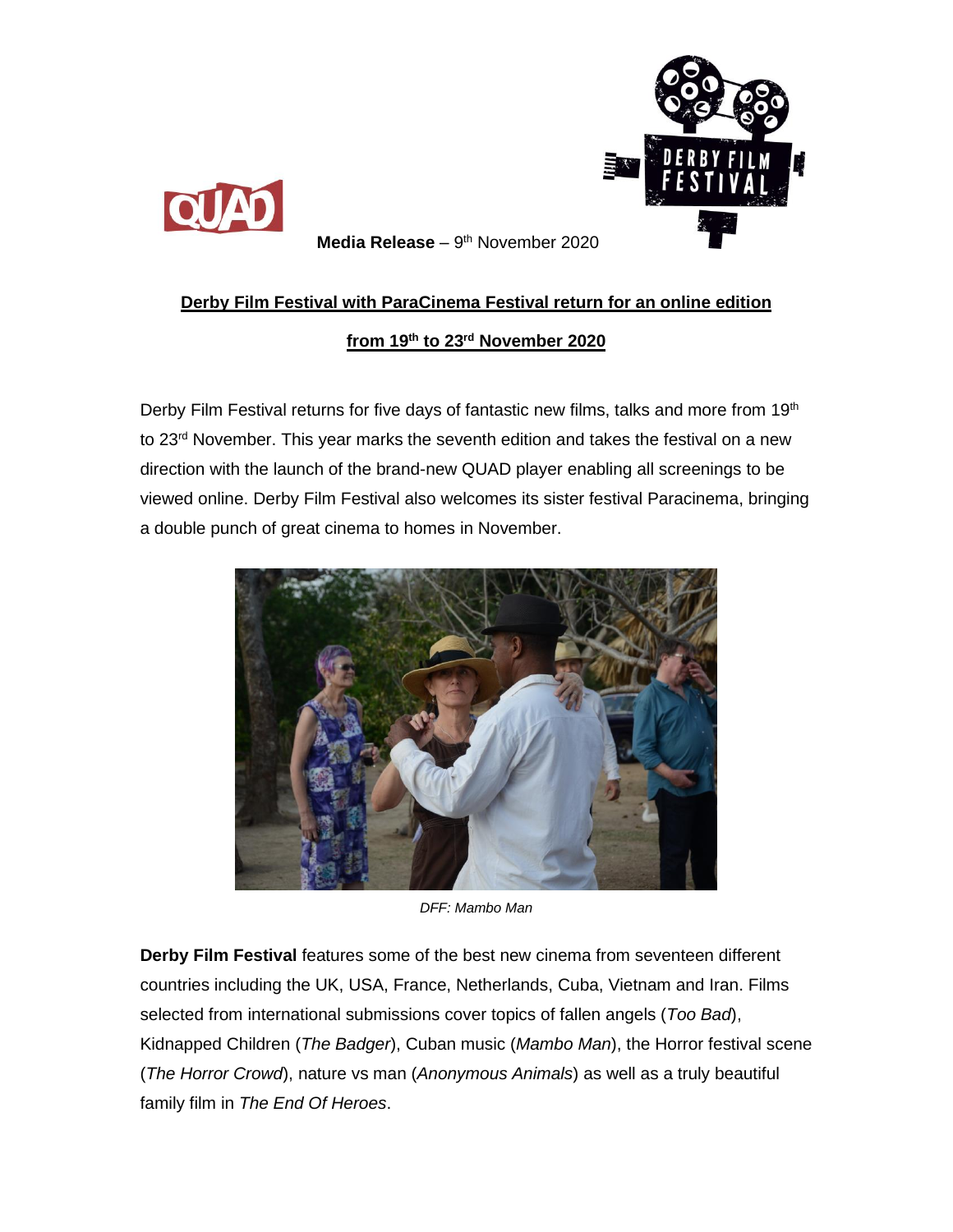



**Media Release** – 9<sup>th</sup> November 2020

**Paracinema Film Festival** features some of the most eclectic new genre cinema, including two new Acid Westerns (from Columbia and Kidderminster); a retro cop spoof; plus an interesting take on the found footage in *VHyes* and their own collection of eclectic shorts.

Short filmmaking is celebrated with over 50 new short films showing as part of curated programmes. *DFF Genre Shorts* incorporates deals with the Devil, digital utopias, passionate musicians, Scottish babysitters, desperate criminals, gay corpses, crazy bird ladies and imaginary best friends. *DFF Documentary Shorts Programme* from inspirational women of colour, acrobats, celebrated authors, a café in Yorkshire, dance, breast cancer and the rise of CB radio in 1970s UK. *Caribbean Calling*, is a showcase of new and recent shorts from the region (Adv 15reflecting the recent blossoming of Caribbean filmmaking, but these films remain mostly unseen in the UK, this offers a valuable, nuanced understanding of the region and its diaspora.

Adam J Marsh, Derby Film Festival / Paracinema Director said *"We're excited to launch our QUAD Player this year, while people are unable to visit us at QUAD in person. We had been planning this additional streaming element with it being an international festival. We hope to enable a new audience to take advantage of this viewing experience and sample our 2020 festival selection, showcasing the sheer breadth of fantastic new filmmaking talent out there"*

**All film screenings cost £5.00 to view. For more information and to view the programme, see:<https://derbyfilmfestival.co.uk/> and [www.paracinema.co.uk](http://www.paracinema.co.uk/)**

> **ENDS Notes to Editors**